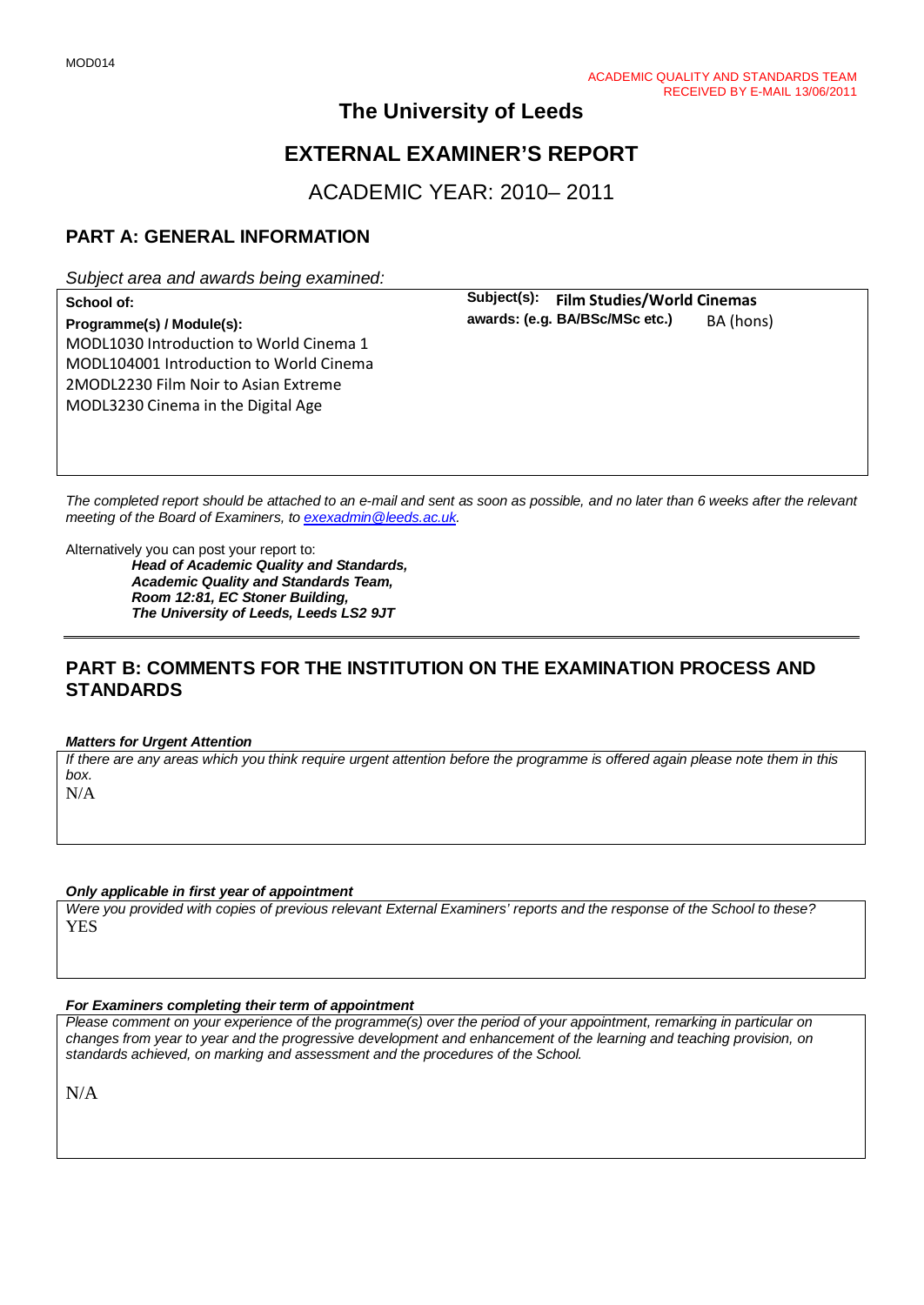## **Standards**

- 1. **Please indicate the extent to which the programme aims and intended learning outcomes (ILOs) were commensurate with the level of the award?**
	- *The appropriateness of the intended learning outcomes for the programme(s)/modules and of the structure and content of the programme(s);*
	- *The extent to which standards are appropriate for the award or award element under consideration.*

This is a very good year with a wide range of grades achieved across all modules – the full range of marking has been used throughout, in some cases from 20-90%, and fully deserved across this scale. From the evidence of the high quality of engagement with textual analysis in more than several cases across each unit that I have seen, this suggests high levels of teaching and interaction amongst staff and students pertaining to subject study matters. The learning outcomes and assessment are clear (though see my comments re learning outcomes and course identity in the final box below). The previous External Examiner had raised some concern about the structure and content of the modules and their overall cohesiveness in previous years. However, as he commented in his last report I too concur that there is continued evidence of cohesion and a common thread throughout the programme. The sustained attention to the study of World Cinemas as polycentric, democratic and cross-disciplinary, in a genuine grounded context of film and cultural theory, is the strength and distinctiveness of this course nationally. The standards are more than appropriate for the award.

- 2. **Did the aims and ILOs meet the expectations of the national subject benchmark (where relevant)?**
	- *The comparability of the programme(s) with similar programme(s) at other institutions and against national benchmarks and the Framework for Higher Education Qualifications.*

Yes. From the evidence of work that I have seen, communications with staff over email and discussions in person, the subject benchmarks are all being met in line with competitor institutions.

- 3. **Please comment on the assessment methods and the appropriateness of these to the ILOs?**
	- *The design and structure of the assessment methods, and the arrangements for the marking of modules and the classification of awards;*
	- *The quality of teaching, learning and assessment methods that may be indicated by student performance.*

There is a good range of assessment methods in use and these are all more than satisfactory. However, the feedback received this year seemed to vary from the experience of the marker – PhD student, lecturer through to professor - (please see my comments in the final box below), but overall it is clear, constructive and more than appropriate. The use of the qualified internal moderator for each unit is an excellent quality control procedure and she/he was doing their job very well in most cases.

- 4. **Were students given adequate opportunity to demonstrate their achievement of the aims and ILOs?**
	- *The academic standards demonstrated by the students and, where possible, their performance in relation to students on comparable courses;*
	- *The strengths and weaknesses of the students as a cohort.*

Yes. There is a range of assessments and a good variety of testing questions at the appropriate levels from years 1 to 3.

5**. For Examiners responsible for programmes that include clinical practice components, please comment on the learning and assessment of practice components of the curriculum**

N/A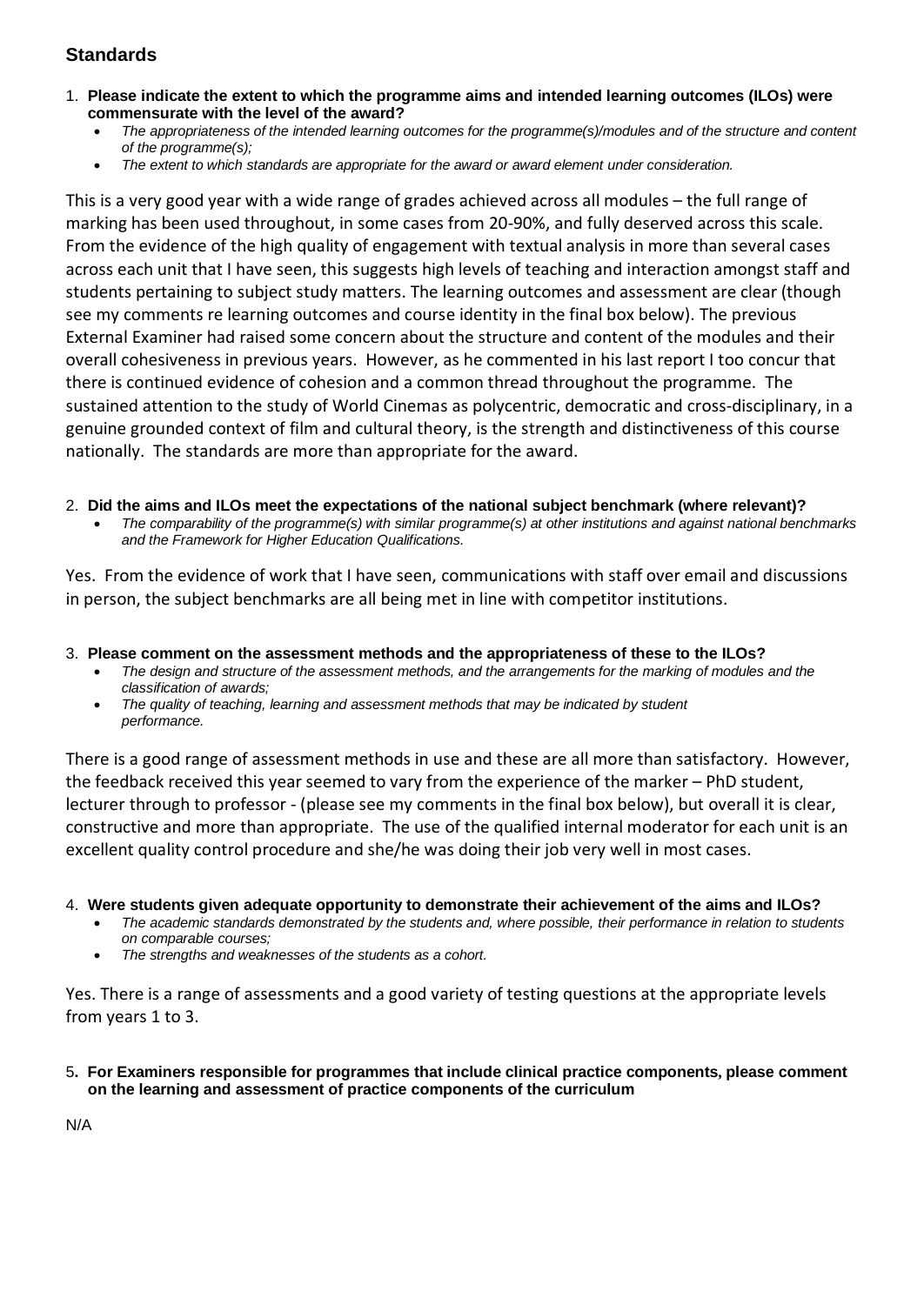6*.* **The nature and effectiveness of enhancements to the programme(s) and modules since the previous year**  *It would be particularly helpful if you could also identify areas of good practice which are worthy of wider dissemination.* 

There is a sustained and continued through-line noticeable across all modules where the programme is brought together through a committed focus on questioning, interrogating and analysing all cinemas through a polycentric framework.

7.**The influence of research on the curriculum and learning and teaching**  *This may include examples of curriculum design informed by current research in the subject; practice informed by research; students undertaking research.* 

All staff teaching on this programme are active researchers publishing at national and international levels. From the course handbooks, reading lists and essays and exams, there was evidence of staff engaging not only with their own work in the field, but also as their own work dialogues and critiques established orthodoxies in the fields of film studies and world cinema. There is also opportunity for young researchers and PhD students to make an active contribution to the teaching and assessment of the courses on offer.

# *The Examination Process*

- 8. **The University and its Schools provide guidance for External Examiners as to their roles, powers and responsibilities. Please indicate whether this material was sufficient for you to act effectively as an External Examiner**?
	- *Whether external examiners have sufficient access to the material needed to make the required judgements and whether they are encouraged to request additional information.*

Yes. I received all material in good time and my comments and feedback on draft questions were all taken up collegially. As per the previous examiner's report, it might be a good idea for me to have access to Blackboard for the courses. This could be arranged for when I come up next, ahead of my second exam board perhaps.

- 9. **Did you receive appropriate documentation relating to the programmes and/or parts of programmes for which you have responsibility, e.g. programme specifications or module handbooks?**
	- *The coherence of the policies and procedures relating to external examiners and whether they match the explicit roles they are asked to perform.*

Yes, as above.

10. **Was sufficient assessed/examination work made available to enable you to have confidence in your evaluation of the standard of student work?**

Yes.

11. **Were the administrative arrangements satisfactory for the whole process, including the operation of the Board of Examiners?**

Yes.

12. **Were appropriate procedures in place to give due consideration to mitigating circumstances and medical evidence?**

Yes.

#### *For Examiners involved in Mentoring Arrangements*

*If you have acted as a mentor to a new external examiner or have received mentor support please comment here on the arrangements.*

*N/A*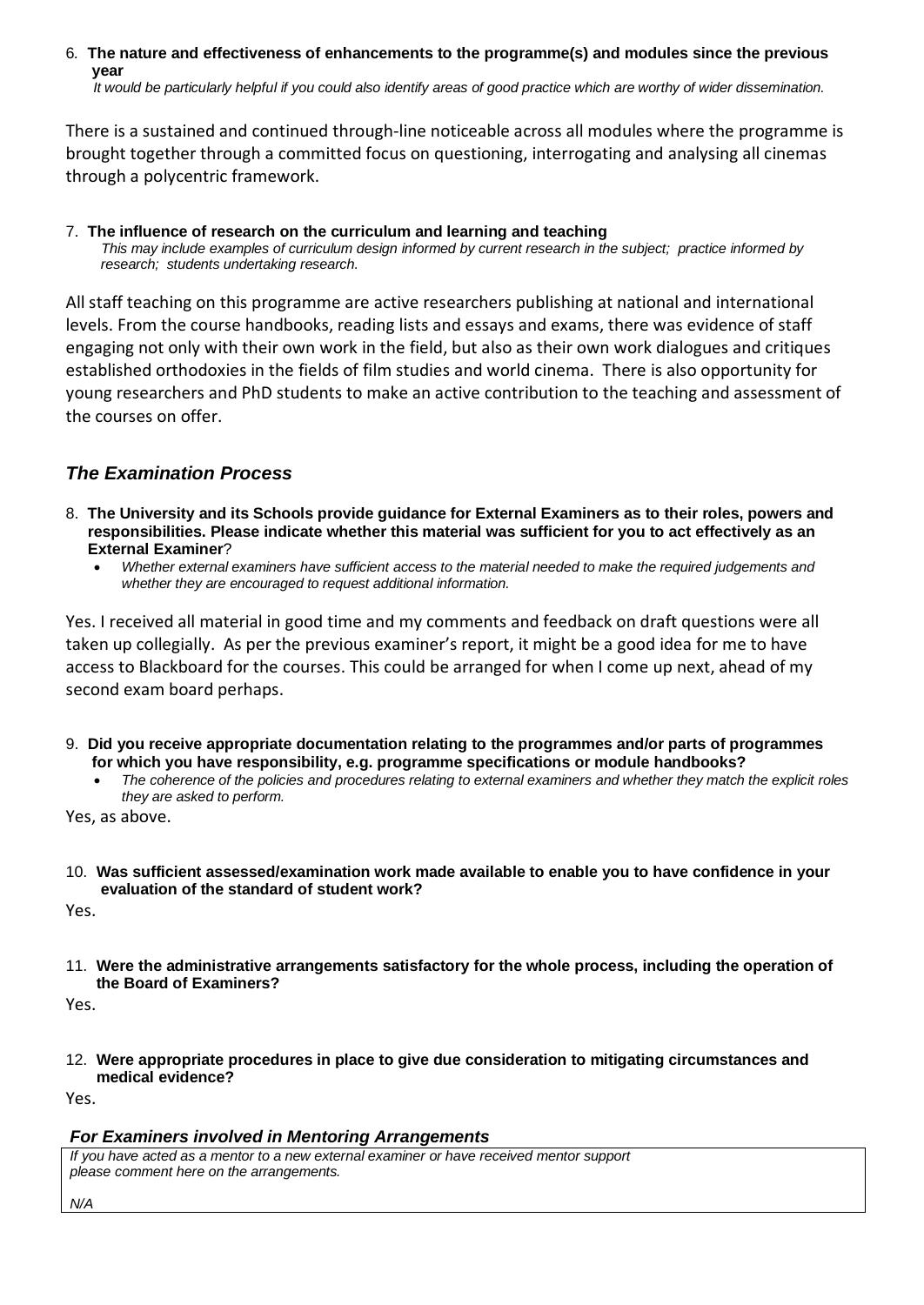#### *Other Comments*

*Please use this box if you wish to make any further comments not covered elsewhere on the form.*

I am listing here my observations and suggestions for improvement during the course of the next academic year. These were all pointed out and discussed with staff at the exam board.

- 1. The outcomes on the course handbooks need to be brought in line with either handbooks for the School or the Department as a whole. This will help in terms of students being able to identify more coherently with the degree programme as it develops from unit to unit and year to year. In some cases similar outcomes were being listed differently as 'learning outcomes' or 'knowledge outcomes' or 'outcomes' or 'methodology and skills outcome' – how are these the same or very different? Do you need to list them differently as such?
- 2. The written feedback should be more or less consistent in terms of what all markers are expected to provide to their students. In some cases, and it might have been PhD student teachers or younger lecturers, were just marking with ticks and crosses in some cases, and then providing very brief or no comments at the end of exam scripts. Other lecturers for the same assessment on their courses were offering much more clearer and detailed feedback. Perhaps there is a case here for senior or more experienced staff to supervise and guide younger staff in terms of assessment feedback.
- 3. In some cases the useful boxes on the assessment feedback sheets 'To do better next time' were not filled in and this was when students achieved varying grades from 66 to 75%.
- 4. There is a case to be made for an in-house Departmental or School wide study skills session on referencing, citations, and filmography and bibliography. In more than several cases the bibliographies and filmographies were combined as one; references used were not listed in alphabetical order, a system of footnotes and bibliography was used in a few essays, and some websites were not properly cited. Sometimes this was picked up by the marker but in some cases even when there were errors the marker/s had put down that the bibliography was fine.
- 5. It was suggested by the internal moderator for MODL2230 Film Noir that it might best for all staff to move to inputting their comments on the feedback sheets via word processor so that the comments are easily read by students and other staff. I would agree with this.
- 6. Perhaps this comment might be one for your 'Teaching and Learning Committee' or 'Assessments Meeting' or its equivalent at Leeds: The comment re 'Feedback Action Plan' encouraging students to reflect on the feedback received on the feedback sheet is excellent. But how does the Department or the School follow this up with students (weaker, average and very good to excellent students) to ensure that they understand the feedback, and are able to reflect and act on it? Is there any joined-up thinking and action going on here in the Dept or across the School as a whole?
- 7. There was discussion about the School of Modern Languages and the Institute for Communication Studies as joining forces and sharing modules as part of a wider overhaul and restructuring across the University. Whilst such moves are inevitable in the current climate across HE, it would be important for the World Cinema's team to keep an eye on retaining the distinctiveness of their programme and how, if at all, and in what ways it might be changed or developed as a result of new possible alliances in the University?

Finally, I would like to commend two courses in particular this year for being at the cutting edge of their teaching in terms of offering contemporary curricula, engaging theory, interesting design, and high levels of interaction from students: MODL104001 Introduction to World Cinema 2, and MODL3230 Cinema in the Digital Age.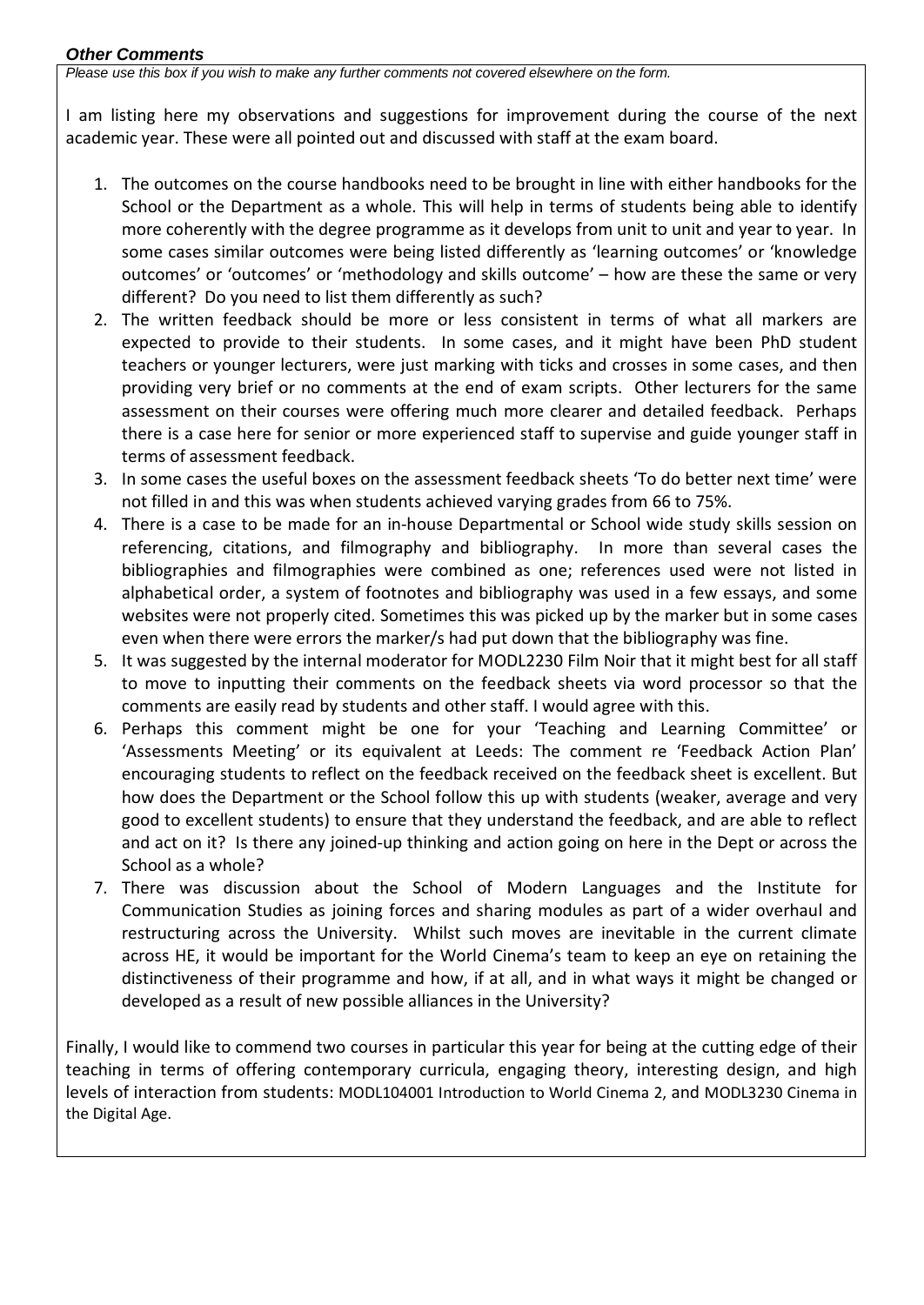# **UNIVERSITY OF LEEDS**

## **From the Centre for World Cinemas School of Modern Languages and Cultures**



University of Leeds Leeds LS2 9JT

Telephone 0113 243 1751 Direct Line 0113 343 7069 Fax 0113 343 3517

**Ref.: Reply to External Examiner's Report** 

Dear

Thank you very much for your detailed and generous report on the 2010-11 performance of the Centre for World Cinemas' undergraduate elective and Joint Honours core modules, MODL1030 Introduction to World Cinema 1, MODL1040 Introduction to World Cinema 2, MODL2230 From Film Noir to Asia Extreme: Questioning Genre in World Cinema and MODL3230 Cinema in the Digital Era.

We are delighted with your positive evaluation, and in particular with your endorsement of our polycentric approach to film studies and the ways our courses question and advance scholarship in the field. Thank you also for the various helpful suggestions you make for improvement of our programme, which we would like to address individually:

- 1) **Granting access to our Blackboard system (VLE).** Our previous attempts to satisfy this request, made by your predecessor, have not been successful unfortunately. However, as there are constant changes and updates to our system, we will investigate this possibility once again.
- 2) **Consistent description of learning outcomes across all module handbooks.**  In the last session, we have already brought MODL1040 Introduction to World Cinema 2 in line with the School's template for module description and